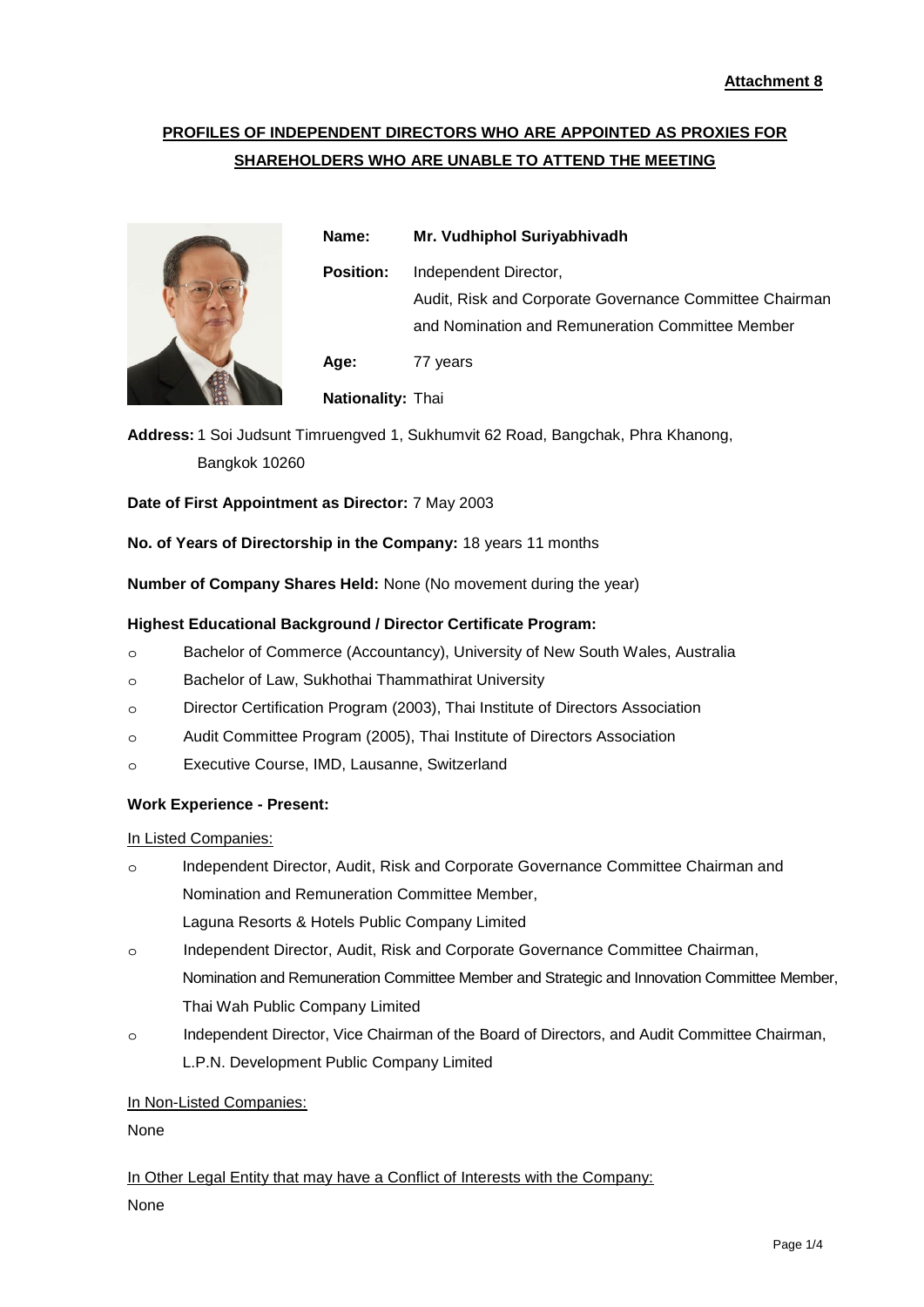## **Record of Illegal Activity:** None

## **Meeting Attendance in 2021:**

| Board of Directors:                             | 4 out of 4 |
|-------------------------------------------------|------------|
| Audit, Risk and Corporate Governance Committee: | 4 out of 4 |
| Nomination and Remuneration Committee:          | 2 out of 2 |
| Shareholders' Meeting:                          | 1 out of 1 |

# **Conflict of Interest in Agenda Item:**

Having a conflict of interest in the following agenda:

4.2 To approve the remuneration for the directors of the Board and directors who are members of the Audit, Risk and Corporate Governance Committee and the Nomination and Remuneration **Committee** 

## **Other Related Relationships**

| Relationship                                                                                                                                                                                                      | <b>Details</b> |
|-------------------------------------------------------------------------------------------------------------------------------------------------------------------------------------------------------------------|----------------|
| Close relative to management / major shareholder of the Company or a<br>subsidiary                                                                                                                                | No.            |
| Relationship with Company / its parent company / its subsidiary / its associates<br>or other legal entities that may have a conflict of interests now or have had a<br>conflict of interests in the past 2 years: |                |
| 1. as an executive director, employee, member of staff, or advisor who<br>receives a regular salary                                                                                                               | No.            |
| 2.<br>as a professional service provider                                                                                                                                                                          | No.            |
| in a material business relationship which may affect their independence<br>3.                                                                                                                                     | <b>None</b>    |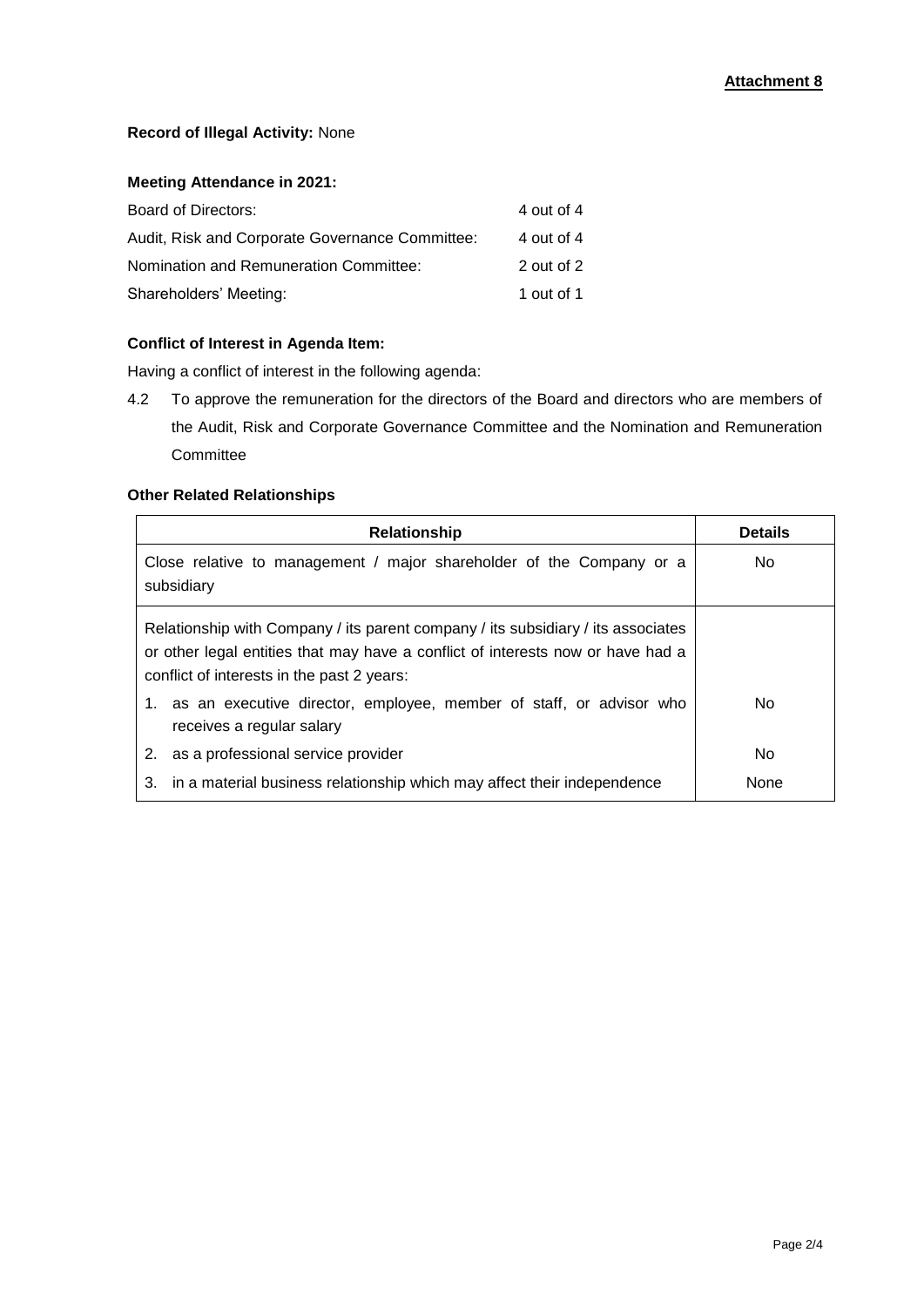# **PROFILES OF INDEPENDENT DIRECTORS WHO ARE APPOINTED AS PROXIES FOR SHAREHOLDERS WHO ARE UNABLE TO ATTEND THE MEETING**



**Name: Mr. Thongchai Ananthothai Position:** Independent Director, Audit, Risk and Corporate Governance Committee Member and Nomination and Remuneration Committee Member **Age:** 60 years **Nationality:** Thai

**Address:** 61 Soi Phongwetanusorn 2, Bangchak, Phra Khanong, Bangkok 10260

**Date of First Appointment as Director:** 2 March 2017

**No. of Years of Directorship in the Company:** 5 years 1 month

**Number of Company Shares Held:** None (No movement during the year)

### **Highest Educational Background / Director Certificate Program:**

- ๐ Master of Business Administration, University of Notre Dame, USA
- ๐ Bachelor of Science (Electrical Engineering), University of Colorado, USA
- ๐ Director Certification Program (2003), Thai Institute of Directors Association

#### **Work Experience - Present:**

#### In Listed Companies:

- ๐ Independent Director, Audit, Risk and Corporate Governance Committee Member and Nomination and Remuneration Committee Member, Laguna Resorts & Hotels Public Company Limited
- ๐ Executive Vice President, Corporate Banking, Bangkok Bank Public Company Limited
- ๐ Independent Director, Bangkok Insurance Public Company Limited

### In Non-Listed Companies:

None

In Other Legal Entity that may have a Conflict of Interests with the Company: None

## **Record of Illegal Activity:** None